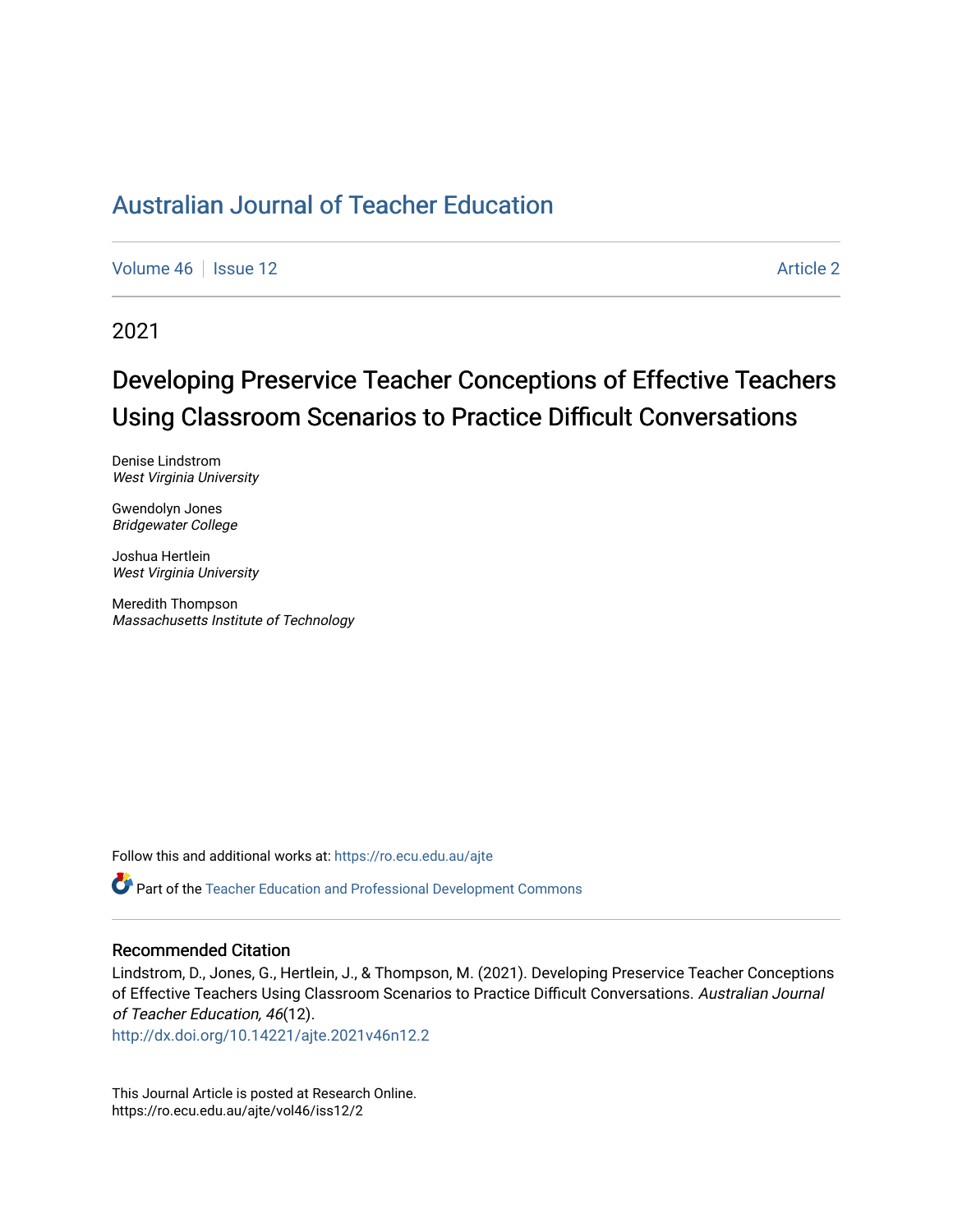## **Developing Preservice Teacher Conceptions of Effective Teachers Using Classroom Scenarios to Practice Difficult Conversations**

Denise Lindstrom West Virginia University, United States Gwen Jones Bridgewater College, United States Meredith Thompson Massachusetts Institute of Technology, United States Joshua Hertlein West Virginia University, United States

*Abstract: Faculty from three different teacher preparation programs implemented classroom scenarios to help preservice teachers practice holding difficult conversations with students. The goal was to enhance critical reflection and discussion around creating culturally responsive classrooms to change preservice teacher conceptions of effective teachers' qualities. Results indicate that preservice teacher conceptions of effective teachers shifted from a focus on personal attributes to teaching skills. This study addresses the need for practice-based teacher education that has advanced in parallel with efforts to find new ways to the practical knowledge needed to be culturally responsive teachers.*

### **Introduction**

The need to address multicultural education in teacher education programs is paramount in the 21st century as many countries experience increasing social and cultural diversity. For example, in the United States, classrooms are becoming more diverse, while the teaching force remains primarily white (Muniz et al., 2018). This growth in cultural diversity and disparity between student and teacher ethnicity is likewise occurring in Australia where approximately 50,000 people from sub-Saharan African countries have been resettled since 2000 (Baak, 2018), while teachers remain mostly white and middle class. South Korea has experienced a similar cultural mismatch between the student population caused by growth in immigration from mostly Southeast Asian and North Korean. At the same time, 90% of teachers still identify as ethnically Korean (Um, & Cho, 2022). These trends indicate that most educators will interact with students whose experiences are different from their own, increasing the likelihood of potential cultural misunderstandings between students and their teachers.

While beginning teachers regard creating a positive classroom environment as their most serious challenge (Larmer et al., 2016), research suggests preservice teachers are mostly unaware how their actions may create barriers to creating a positive classroom environment where all students can succeed (Welton & Martinez, 2013). These findings point to a growing need for preservice teachers to develop the mindsets needed to understand their students' cultural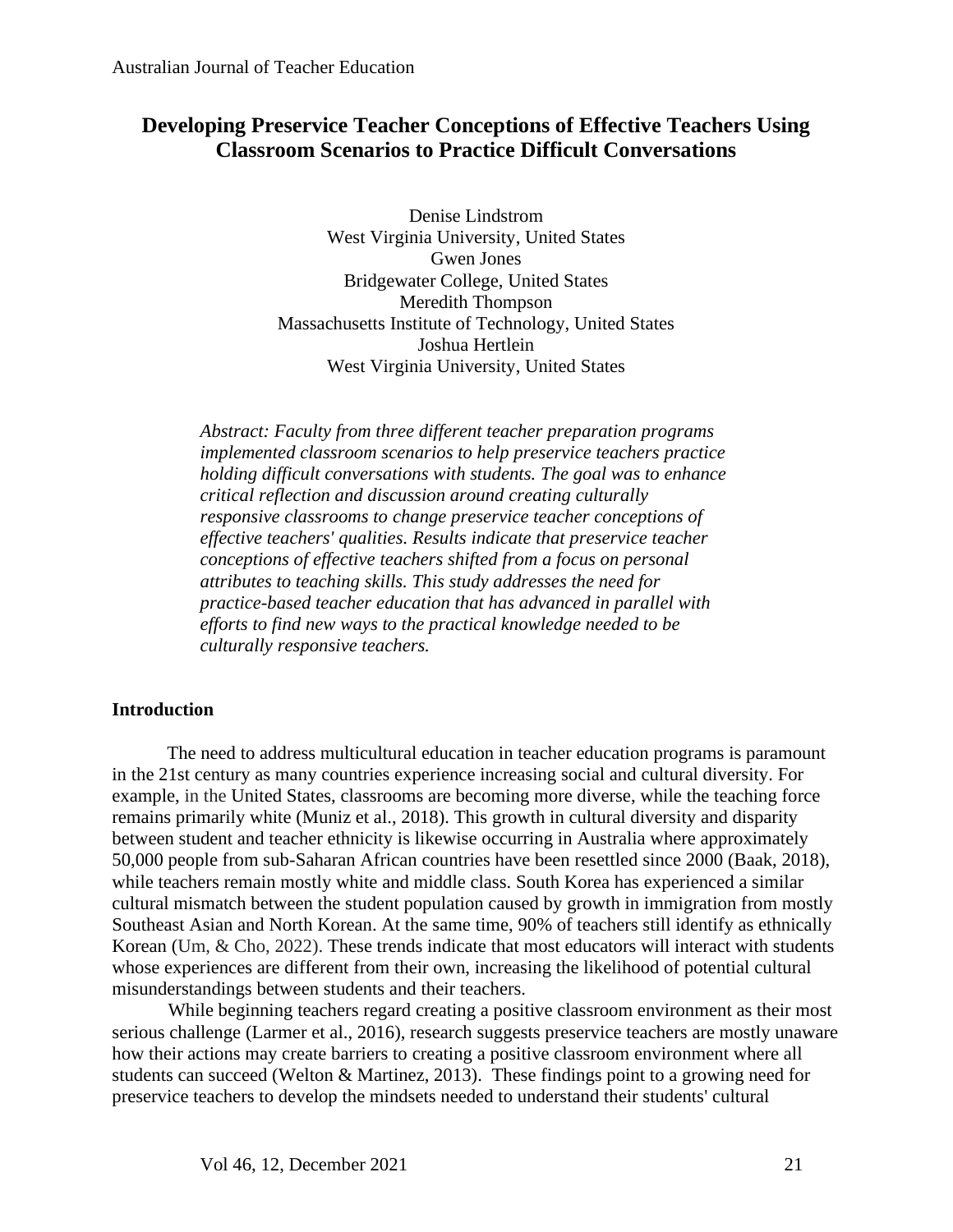differences and the practical knowledge required to establish positive relationships with their students.

Culturally responsive teachers (CRT) understand their students' cultural differences and build partnerships with learners to develop positive learning environments for all students (Gay, 2010; Ladson-Billings, 1995). However, PSTs tend to focus on what students don't have (deficit thinking) instead of using asset-based frames that enrich the learning experiences for students of color (Dee & Penner, 2016; Milner, 2012; Shah & Coles, 2020). Additionally, many educators think that cultural responsiveness means "doing something to our culturally and linguistically diverse students without changing ourselves" (Ladson-Billings, 1995 p.52). To address this gap, we contend that developing culturally responsive teaching practices requires pre-service and in service teachers to examine and recognize their assumptions about students to develop the skills necessary skills to enact culturally responsive teaching practices effectively in their classrooms.

In this study, teacher educators from three different teacher preparation programs implemented a series of classroom scenarios that required preservice teachers to have difficult conversations with students. Difficult conversations require preservice teacher to engage with their own multiple identities and develop an awareness of oppression and the myriad ways it can play out in classrooms. We intended to create a space for our preservice teachers to scrutinize their stance and assumptions about cultural diversity. Because racism is considered a "trigger" event that generates powerful emotional responses in students that range from guilt and shame to anger and despair, preservice teachers must have opportunities to engage with, reflect on and analyze how to respond to potential trigging events in the classroom (Obear, 2007). Therefore, we implemented a classroom scenario in which a student approaches a teacher after class to discuss how the teachers' actions make the student feel stereotyped, implying the teacher may be engaging in racist behavior. The classroom scenarios in this study to serve as approximations of practice (Grossman, 2018). Preservice teachers respond to accusations of racial bias and critically reflect and discuss their reactions to improve their ability to create culturally responsive classrooms. The purpose of this study is to examine how engagement with these classroom scenarios may have worked to develop the practical knowledge needed to navigate difficult conversations with students regarding racial bias and thereby change PSTs conceptions of the qualities of effective teachers.

## **Theoretical Framework**

Preservice teachers' conceptions of effective teachers' qualities are well-formed before entering teacher preparation programs (Brown et al., 2008). There is agreement in the literature that teacher candidates enter teacher education programs with predetermined conceptions, visual images, and beliefs about teaching (Kagan, 1992). For example, researchers have consistently found that prospective elementary teachers identify effective teachers in terms of personal attributes such and as "caring" and "loves children," and often believe that liking children is a sufficient condition to be an effective teacher (Breault, 2013; Stronge et al., 2011; Walls et al., 2002). Preservice teachers rank personal attributes like "caring" far higher than qualities like "knowledge" and "teaching skills." Believing that personal characteristics such as "caring" are essential appears to be true even for non-traditional and secondary teacher candidates (Cuddapah & Stanford, 2015; Ruzgar, 2021). Although non-academic attributes such as empathy, resilience, and adaptability are necessary for teaching effectiveness, they are not enough (Klassen & Kim,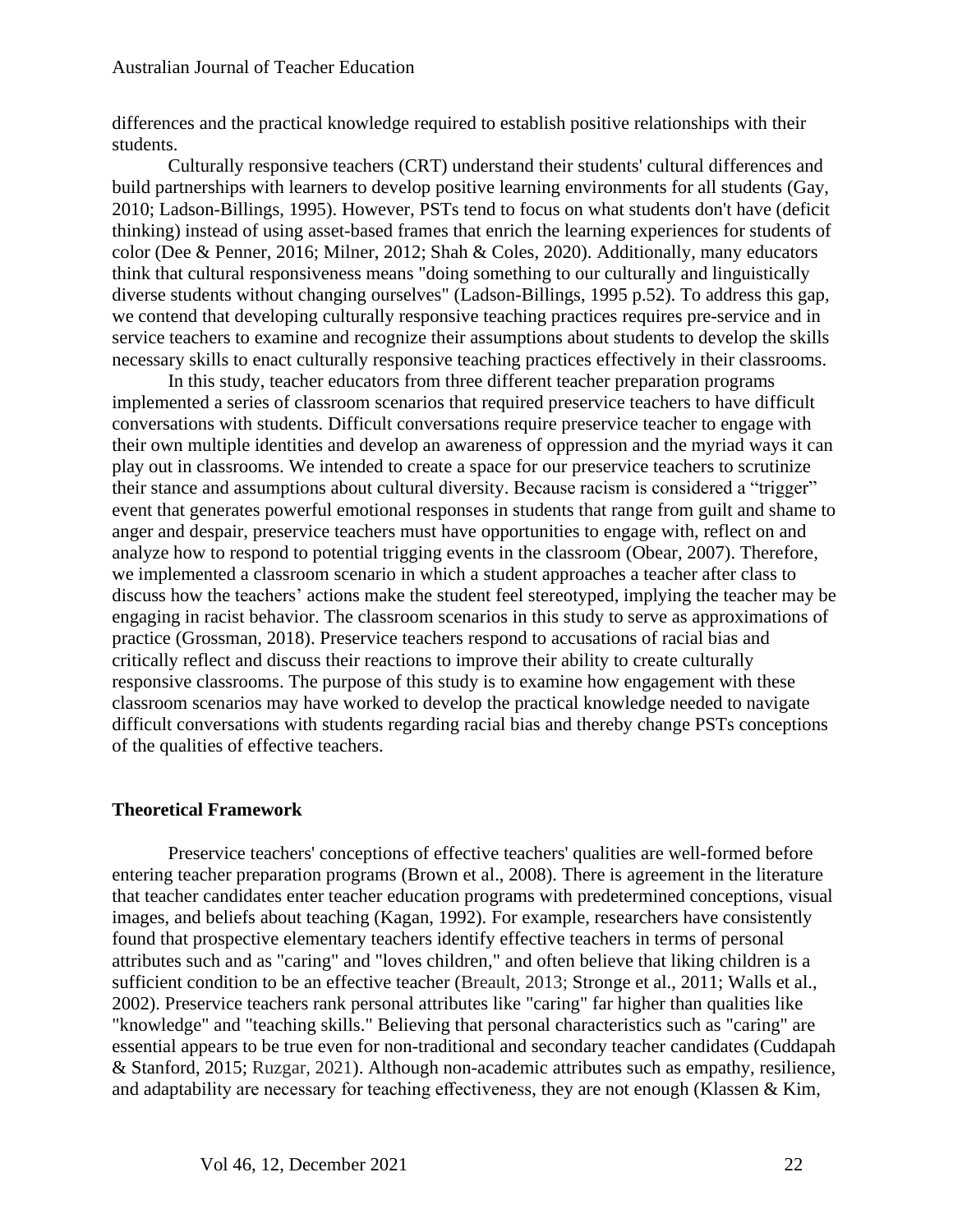2019). Effective teachers must also develop finely tuned skill sets that allow them to respond to classroom dilemmas, such as redirecting students who are disengaged or displaying disruptive behavior in ways that create and maintain classroom learning environments of respect and rapport (Donehower Paul et al., 2019).

Research suggests that preservice teacher conceptions of effective teachers are difficult to change. Weinstein (1989) found that preservice elementary teachers did not change their images of effective teachers after taking an introductory education course. He concluded that preservice teachers' conceptions of effective teachers are so strong that a single course could do little to change them. Prior research shows that changing or developing preservice teacher conceptions of effective teachers is challenging; however, it is imperative because preconceived ideas serve as filters to their learning and influence teaching practices as student teachers and beginning inservice teachers (Calderhead & Robson, 1991; Levin, 2015).

## **Practical Knowledge and Approximations of Practice**

Practical knowledge refers to the knowledge teachers use in classroom situations, emphasizing the complexities of interactive teaching and thinking-in-action (Shulman, 1987). They are the rules of pedagogy that are learned by teachers from their formal training and become modified by classroom experiences. As teacher educators, we need to explore our student teachers' evolving practical knowledge to build programs that help them develop, understand, articulate, and utilize that practical knowledge. Teacher education programs are limited in providing preservice teachers with teaching situations that aim to develop their practical knowledge. While valuable, field experiences are unpredictable concerning the kinds of teaching situations preservice teachers encounter. The lack of predictability makes it difficult for teacher educators to prepare for and assess practical knowledge in preservice teacher development. However, approximations of practice can support teacher educators in providing PSTs with opportunities to develop practical knowledge for teaching during their coursework before or alongside field experiences (Kazemi et al., 2015).

Approximations are focused on activities that allow novices to examine teaching features and experiment with different approaches to interacting with students (Grossman et al., 2009). Approximations deviate from actual practice by simplifying situations such as interacting with a single student rather than a whole group and providing extra time to respond to complex problems. These modifications allow learners to rehearse specific skills or reactions and then integrate them into their teaching practices. Because teachers' practical knowledge comes from personal and professional experience, it often remains tacit and is not readily articulated by the teacher (Nonaka & Konno, 1998). Additionally, teachable moments are fleeting, limiting the learning opportunities for preservice teachers. However, approximations of practice thoughtfully constructed can provide preservice teachers with the conditions under which practicing teachers develop and use their practical knowledge.

Several studies found that engagement with authentic classroom scenarios enhanced future teachers' problem solving and critical thinking skills, and how knowledge about teaching and learning informs classroom practice (van den Berg et al., 2008; Wilkerson & Gijselaers; 1996). These findings suggest that providing preservice teachers with the opportunity to respond to complex authentic classroom scenarios that approximate actual classroom teaching situations can help them develop a more robust understanding of the practical knowledge needed for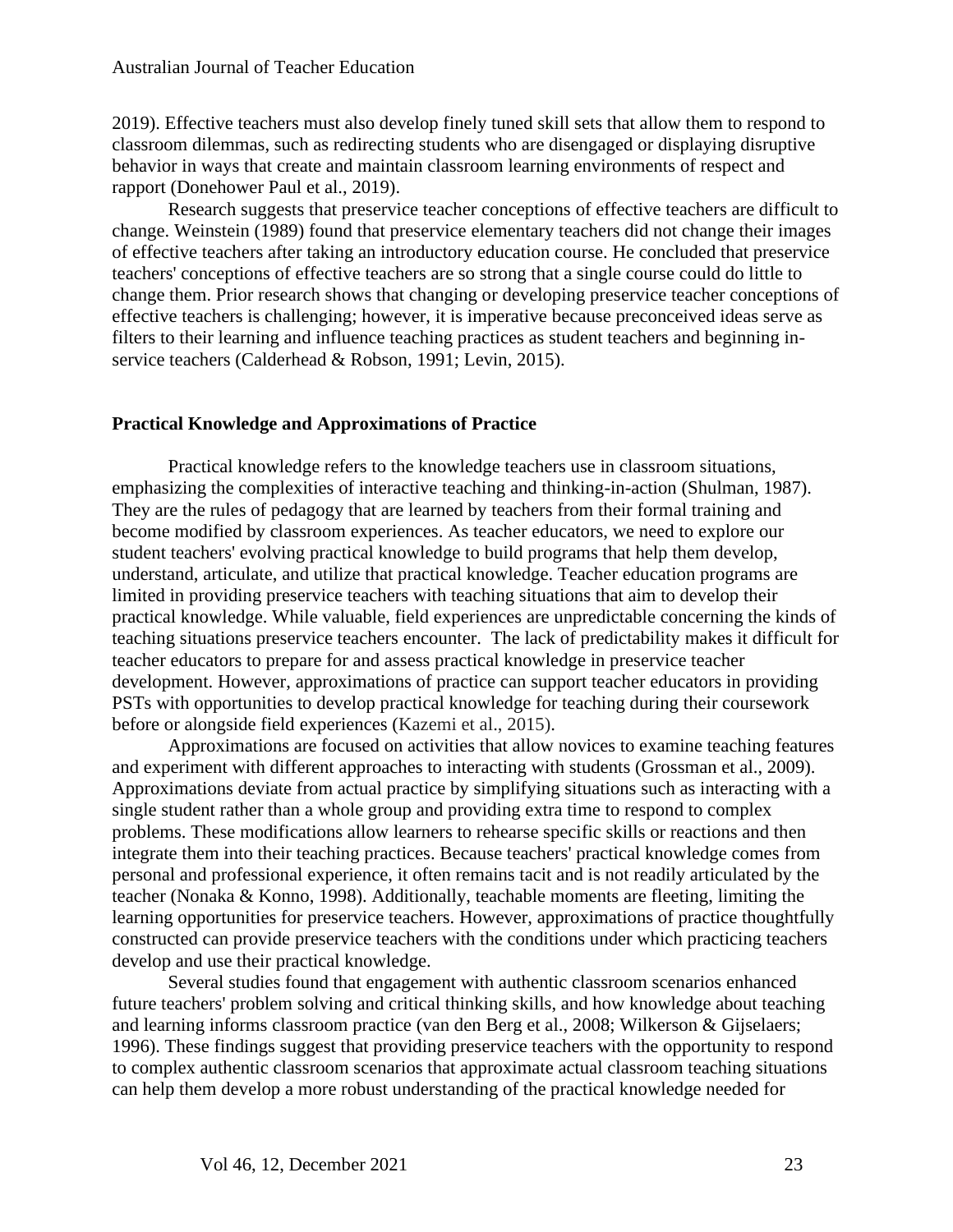effective teaching (Sheridan et al., 2019).

This study examines changes in elementary (Grades Kindergarden-6) and secondary teacher (Grades 7-12) candidates' conceptions of effective teachers' qualities after engaging with classroom scenarios designed to support preservice service teachers in holding difficult conversations with students in culturally responsive ways. We did not intend to use these approximations to create rubber stamp teaching that expected preservice teachers to respond in prescribed ways. Instead, we intended to bolster preservice teachers' knowledge in action as they practiced in the moment improvisation (Philip et al., 2019) and responded to written classroom scenarios depicting challenging student behaviors in the classroom. The scenarios selected presented teaching situations where PST's took on the teacher's role in overhearing students making racialized or gendered comments, a student's accusations of racial bias in classroom management strategies and encouraging students to take on more challenging work.

To this aim, we ask the following question: What changes occur in PST's conceptions of an effective teacher's qualities during a semester of coursework focused on culturally responsive teaching and the opportunity to practice having difficult conversations with students?

#### **Research Methods**

According to Cook and Campbell (1979), quasi-experiments are often used to evaluate the effectiveness educational interventions. To minimize concerns related to having no control or variable group, we used a one-group pretest-posttest design. This study's focus was to determine how preservice teacher engagement in classroom scenarios about culturally responsive teaching practices change their conceptions of effective teachers. Researchers used a Wilcoxon signed ranks test to determine if statistically significant differences in rankings occurred postintervention, and a paired *t*-test compared changes between groups.

#### **Participants**

Thirty-seven preservice teachers participated in this study from three different teacher education programs. Seven participants were enrolled at *Woodland Hills* (pseudonym), a large research-intensive university in the mid-Atlantic. Three participants were male, and four were female. All participants were seeking certification in Secondary Education (Grades 7-12); one in Science, two in Social Studies, three in English, and one in Spanish. All students identified as white and non-Hispanic. All participants were students enrolled in a Master of Arts with Teacher Certification degree program rather than traditional four-year undergraduate degree program.

Sixteen of the participants attended *Green Valley* (pseudonym), a small Liberal Arts college in the southeastern United States. Thirteen students identified as white non-Hispanic, one identified as black, one identified as Asian, and one identified as Hispanic. Five of the participants were male, and eleven were female. Fourteen of the sixteen were education majors, and two were taking the course as an elective. Of the 16 education majors, six were elementary education majors, and 12 were secondary education. All participants were part of the first course in the program titled Introduction to Education.

A total of 12 participants attend Bayside (pseudonym), a large research-intensive institution in the Northeast. Five were male, and seven were female. Five students identified as white, three identified as international students, two identified as Asian American students, and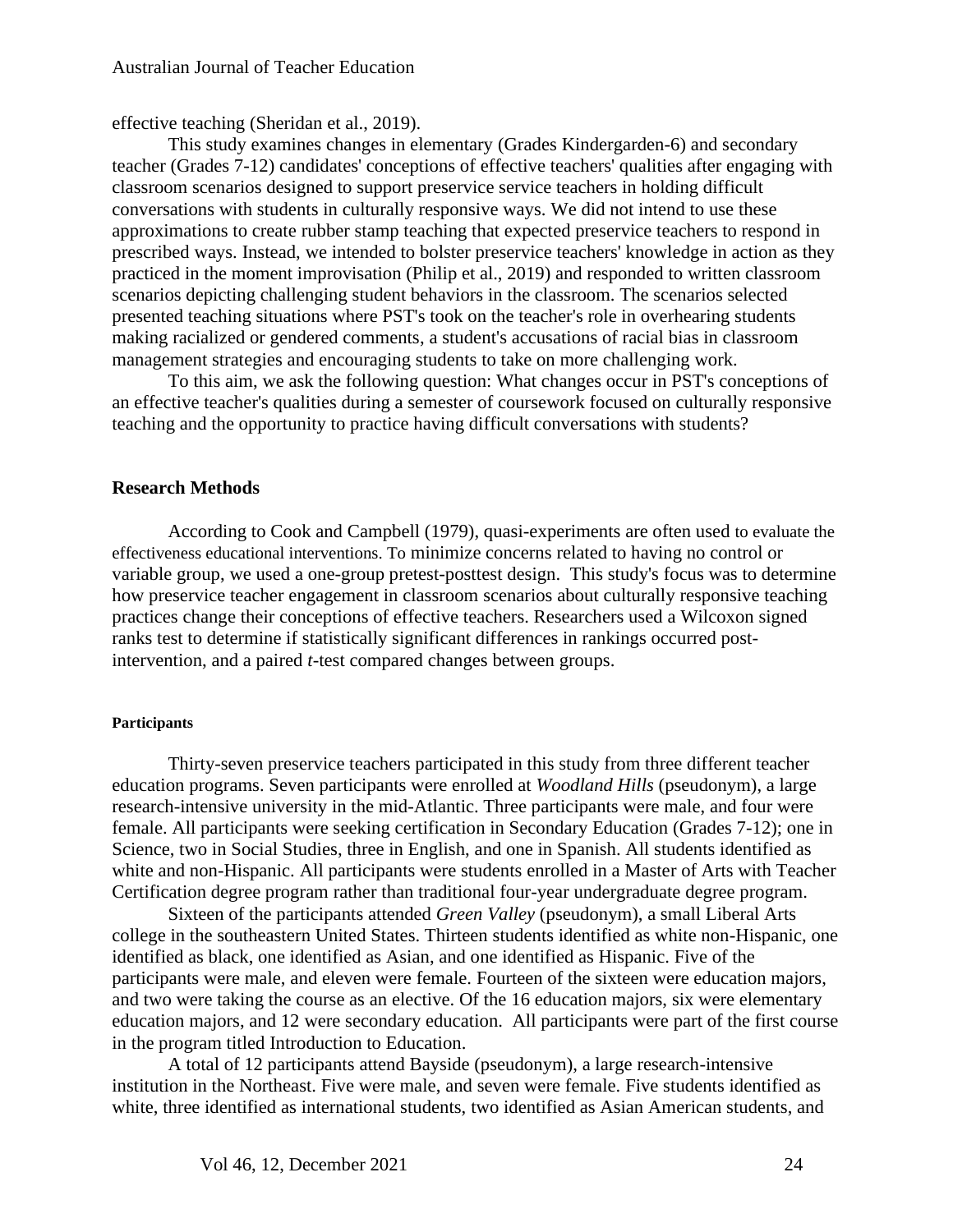two identified as Hispanic. Six students were majoring in computer science, two students were biology majors and four students were majoring mechanical engineering. Three of the twelve students intended to continue onto a teaching certificate program. All participants were students in an introductory course called Understanding and Evaluating Education.

#### **Data Sources and Procedures**

All 37 participants were asked to identify and describe five effective teacher qualities and then rank them from one to five, with one being the most important quality and five the least important in the first week of the course and then again at the end of the course.

Each of the course instructors was a research fellow with the Innovative New Spaces for Practice and Rehearsal in Education (INSPIRE) Program at the MIT Teaching Systems Lab. This project aimed to support teacher educators in implementing games and simulations designed to serve as practice spaces for PSTs to develop equitable teaching practices related to assessment, eliciting learner knowledge, and classroom management. Instructors met weekly to discuss and design learning experiences using these practice spaces, reflect on effective teaching practices, and redesign future implementations. Although the courses' curriculum varied in terms of course readings and additional assignments, all classroom scenarios were implemented similarly across the courses to address learning outcomes related to becoming culturally responsive educators. Below are descriptions of the classroom scenarios:

*Gendered and Racialized Student Comments.* Jamika has her head down and is scrolling through her phone. A classmate sitting next to Jamika taps her on the shoulder and says, "Pay attention." Jamika responds by saying, "I'm not paying attention to this whitewashed crap. Where are the black people?

*Darius Racial Bias.* A student in your class is Darius Miller, a black male student. He is creative, hardworking, and very social, but he is often talking when he is not supposed to be in class. Darius is not the only student who talks when he is not supposed to, but it seems like you hear his voice more often and louder than anyone else. In class today, Darius walked out, of course, after you called him out for talking when he was not. Darius had always been previously receptive to your efforts to mitigate his talking in class, so you've asked him to come to talk to you after school.

*AP is Not for Me*. In this scenario, you are a computer science teacher trying to encourage students to take the AP Computer Science Test. You engage in a one-on-one conversation with Emma, a shy student who does not believe she can pass the test. The simulation addresses the underrepresentation of minorities and females taking the Computer Science AP exam. This scenario provides preservice teachers with practice on encouraging students to take the AP exam using an asset mindset.

*Noticing Student Belonging*. You are an observer in a computer science classroom of a peer who is using small groups to teach programming. You are asked to provide feedback about a series of lessons. There are several gendered and racial bias instances that participants might observe and choose to take up as they work through the scenario.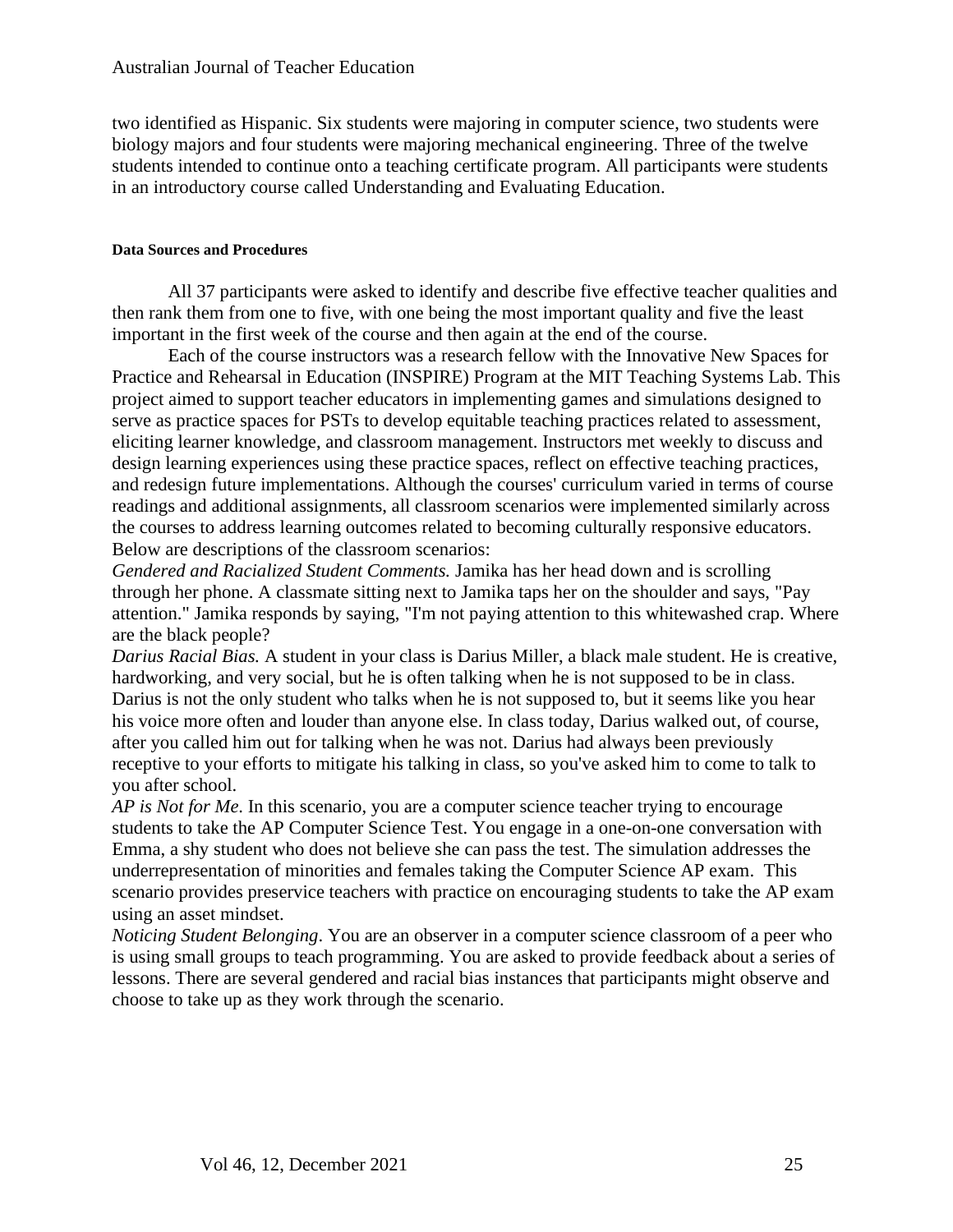#### Australian Journal of Teacher Education

| <b>Institution</b>    | <b>Teacher Moments Scenario</b>                                                                                                              |               |                  |                               |  |
|-----------------------|----------------------------------------------------------------------------------------------------------------------------------------------|---------------|------------------|-------------------------------|--|
|                       | Gendered and<br>Racialized<br>Comments                                                                                                       | <b>Darius</b> | AP is Not for Me | Noticing Student<br>Belonging |  |
| <b>Woodland Hills</b> | $X^*$                                                                                                                                        | X             |                  |                               |  |
| Green Valley          | X                                                                                                                                            | X             |                  | X                             |  |
| Bayside               | Note. *Incorporated on three separate occasions within the same course<br>Table 1: Teacher Moments Scenarios Implemented at each Institution |               | X                |                               |  |

#### *Implementation of Classroom Scenarios Woodland Hills*

The Instructor at Woodland Hills implemented the classroom scenarios Gendered and Racialized Comments and Darius Racial Bias to serve as concrete learning experiences to facilitate reflective observation consistent with Kolb et al. (2014) experiential learning cycle. To this end, participants engaged with the classroom scenarios before reading or discussing the learning objective. After engagement with the scenarios, participants worked in pairs to review each other's responses and discuss the similarities and differences between their responses, what they liked about the responses, and how they might respond differently given another opportunity to practice. Participants watched the Edutopia film festival on culturally responsive teaching featuring Valerie Purdie-Vaughn's works and the Southern Poverty Law Center on Unintentional Bias and Chimamanda Adichie's The Danger of a Single Story before engaging with the classroom scenarios the following class meeting. Participants were provided two more opportunities to practice responding to the scenarios. The final assignment required them to create a list of guiding principles for interacting with students in culturally responsive ways.

#### *Green Valley*

The Green Valley instructor incorporated the classroom scenarios Darius Racial Bias, Gendered and Racialized Comments and Noticing Student Belonging over two class sessions focused on learning about unconscious bias. In preparation for the classroom scenarios, participants were assigned Understanding Unconscious Bias and Unintentional Racism by Jean Moule (2009). For each scenario, participants were assigned to groups of three or four and instructed to work together, discuss their observations, and form responses to the reflection questions together.

#### *Bayside*

The instructor introduced three iterations of the classroom scenario AP is Not for Me, designed to provide preservice teachers with practice in developing an asset-framing mindset. In preparation, participants read Milner's (2012) Beyond the Test Score. Participants engaged with the classroom scenario to familiarize themselves with the application and took a brief survey to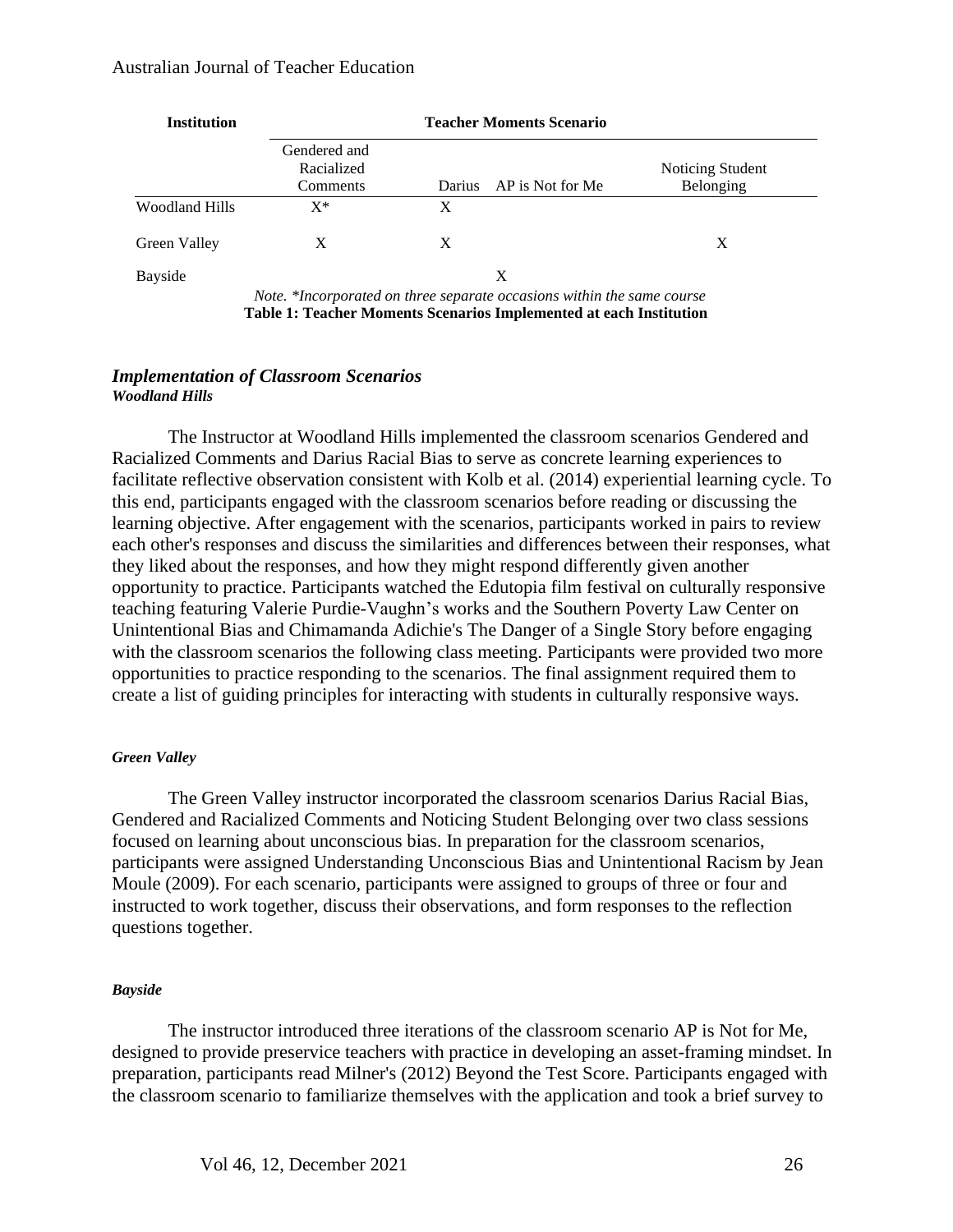assess their level of confusion and hesitation during the classroom scenario. They repeated the same classroom scenario for homework, answered three questions about the authenticity and perception of the scenario's goals, and identified what they wanted to discuss in class the following day. In the next class, participants revisited the scenarios, used the asset-framing mindset, addressed the concept in small groups, and created memos to implement asset framing in teaching.

#### **Darius Racial Bias Classroom Scenario Example**

Below is a transcript of a typical response from one participant (preservice teacher) working with the Darius Racial Bias scenario. The transcript highlights the way participants often shifted their focus from individual students' concerns and needs, to a focus on whole-class management policies and the need for whole class interventions rather than engaging meaningfully with the students' individual concerns regarding unfair treatment because of his race. Notice how the participant begins the conversation by focusing on the student's behavior (not paying attention). Notice when the student explicitly suggests he is being treated differently than other students because of his race the teacher immediately shifts attention the need to review classroom policies rather than address and discuss the individual student's feelings of discrimination. Notice that when Darius mentions this kind of treatment happens in other classes the pre-service teacher uses the opportunity to distance themselves from the other teachers and seeks solidarity with Darius in vowing to protect him from other racially biased teachers.

## **Scenario: Darius walks in and sits down and says "So, what do you want to talk about?"**

*Participant: Hi, Darius. I would just like to discuss with you the importance of paying attention in class and how we can be more mindful so there are no longer any disruptions to the class.*

## **Scenario: I know I'm talking sometimes when I'm not supposed to be, but so are other kids and you don't call them out like you do me.**

*Participant response: I apologize, it is not at all my intention to make you feel that way. As a matter of fact, I agree with you. I think it is about time to remind the entire class of our policies and do better to shape the way I enforce those policies on everyone in a fair manner.*

## **Scenario:** *I just felt like there were other students also talking. Why you always gotta call out the Black kid?*

*Participant response: It was not my intention to make you feel singled out. This is not a matter of race, but the frequency of disruptive behavior. If [insert name of quiet white student] had spoken out of turn in the same ways that you did today, I would be sitting here with them discussing the same things we are now.*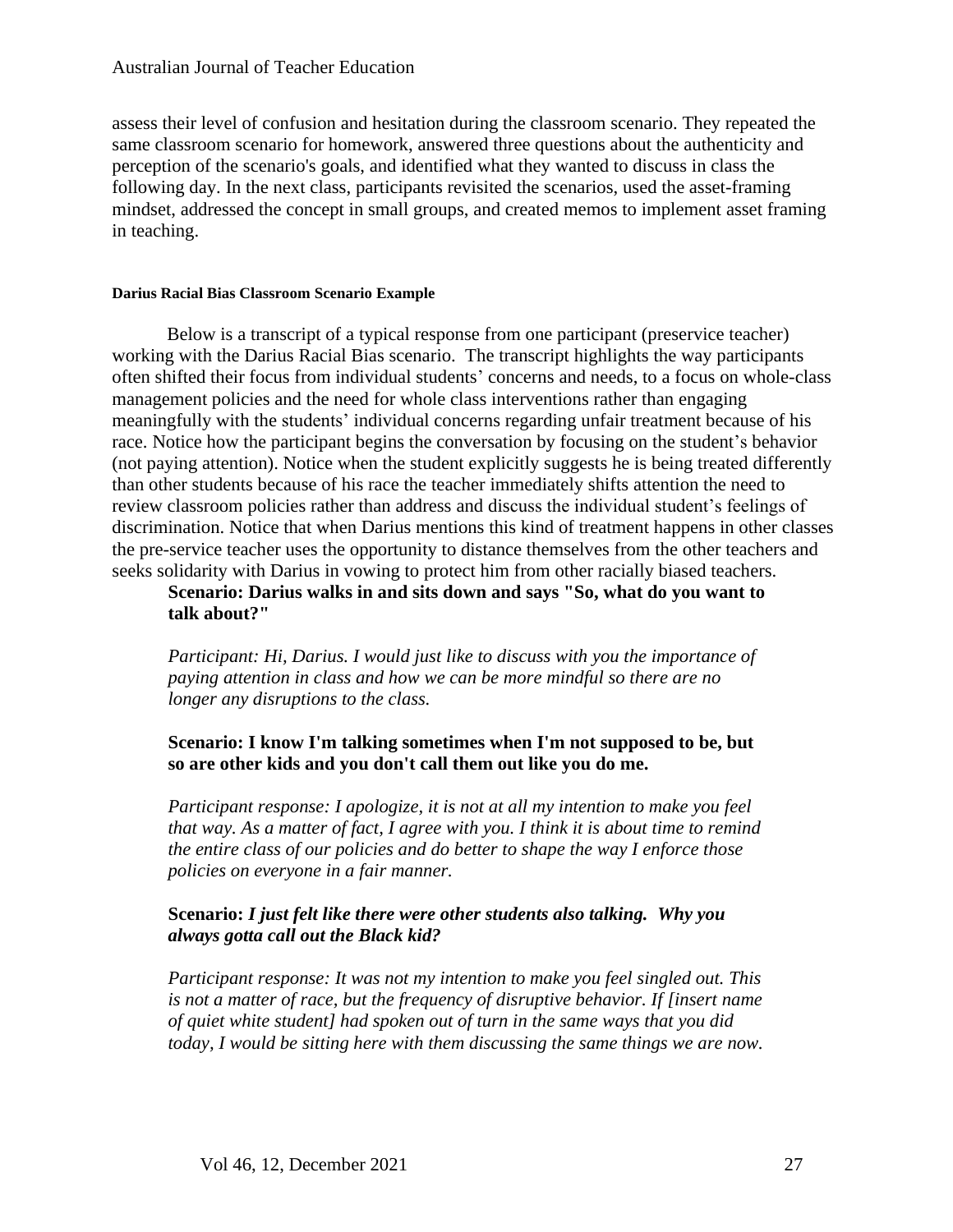**Scenario:** *For me, the situation was that... say there was five people talking in class and I was one of them and the rest were White people or something else. I mean, the odds of that is just kind of like, Oh, Darius is being singled out.*

*Participant response: I can definitely see where you are coming from. But I will reiterate that this is about the degree of disruptive behavior. Yes, the other students were talking too and they have received warnings as you've witnessed in the past. But so have you and yet you still continue to speak louder and more frequently when you're not supposed to.*

**Scenario:** *It feels like this happens in other classes too, and now I'm just the Black kid who's always complaining. Like one day in the lunchroom I was signed out with another Black student for being loud in a group of rowdy football players. Another time this week we were talking about Michael Brown and Ferguson in class and the teacher asked me for the token Black opinion.*

*Participant response: Darius, it breaks my heart to hear that you have experienced this and I want you to know that as unfortunate as it is, you are not alone. There are other students who experience that sort of thing every day too. But you know what? You have something many of those other students don't have. Me. I am going to speak with my supervisor about calling a board meeting to ensure that we are efficiently addressing prejudiced behavior in this school. Your name will not be mentioned, don't worry. But in the meantime, I want you to always feel welcome to share those kinds of things with me. I am doing the best I can to provide a fun, efficient, and inclusive learning environment for everyone and I apologize that you have not been able to experience that in your other classes. We will see to it that this gets addressed.*

## *Scenario: I don't really get what happened and am not sure what I could have done differently other than just sitting there.*

*Participant response: In terms of my class, that is all I am asking of you and everyone else. When the I am speaking, I should be the only one who has the floor to talk. Otherwise, raise your hand or wait until I have given the class permission to talk amongst each other. If you follow those rules, we won't have any more trouble. Okay?*

## **Scenario:** *Alright, thanks. I have to head home*

*Participant response: Okay, Darius. Thank you so much for speaking with me and feeling like you could share those things with me. I want you to know that we'll be wiping the slate clean tomorrow with a fresh start. I look forward to seeing you in class and hope you have a good afternoon!*

This transcript clarifies that preservice teachers do not want to acknowledge that they are capable of racial bias toward their students but are quick to defend their students against perceived racial bias enacted by their colleagues.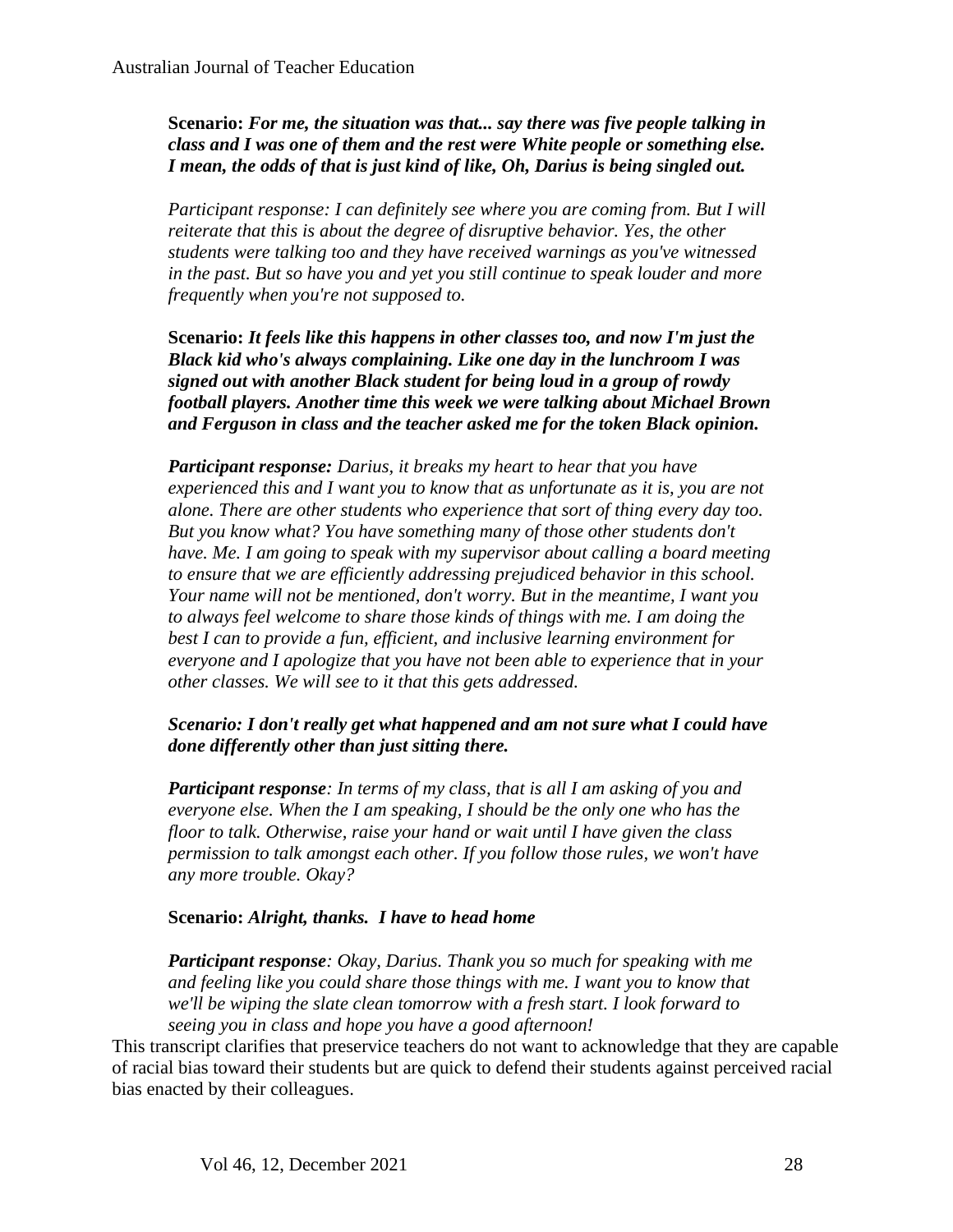#### **Data Analysis**

We began our data analysis by conducting an inductive content analysis. Inductive content analysis allows researchers to develop theory and identify themes that emerge from the raw data through repeated examination and comparison of documents, recordings, and other printed and verbal material (Patton, 2002). We gathered all the descriptors participants used to describe effective teachers' qualities into one data table, alphabetized them, and collapsed multiple word forms into one word. For example, participants often used both passion and passionate to describe an effective teacher's most important quality. So, we altered "passion" to read "passionate" as "passionate" refers specifically to a personal quality, while passion typically names an emotion. Likewise, when participants used a noun like "communication," we replaced it with an adjective like "articulate" to ensure the words we coded represented qualities rather than actions or skills. We then read and reread the list of words and sorted them into categories.

Researchers then read and coded 100% of the data separately using an interpretational analysis process (Gall et. Al., 1999). This process included a constant comparative method (Strauss, 1987) to ensure reliability and validity of the identified categories of effective teachers.

After several iterations, we agreed that the three categories Personal Attributes (PA), Professionalism (PR), and Teaching Skills (TS) were the most useful in capturing the kinds of words PST's used to describe the qualities of effective teachers. We conducted a McNemar-Bowker Exact Multinomial Test (Fagerland et. al., 2017 & Frey, 2009) to look for consistency in responses across the three categories (i.e., PA, PR, TS) of effective teachers' characteristics. To determine if a statistically significant change occurred in the participant rankings of effective teacher pre-post intervention qualities, we conducted a Wilcoxon signed-rank test (Taheri & Hesamian, 2013) and a paired t-test (Meek et al., 2007).

#### **Results**

Analysis of the presurvey data shows a total of 69 novel descriptors out of the 185 words generated by preservice teachers across all three courses. Like previous studies of preservice teacher conceptions of effective teachers, Personal Attributes had far more novel descriptors  $(n=40)$  than Professionalism,  $(n=14)$ , and Teaching Skills  $(n=6)$  combined. Participants identified *passionate* (n=17) as the most common Personal Attribute, followed by *enthusiasm* (n=10) and *caring* (n=9). *Knowledgeable* (n=10) and *organized* (n=10) were the most common terms identified for Professionalism. Teaching Skills had only six novel descriptors, with *engaging*  (n=7) named most frequently.

Analysis of post-course response data showed the number of novel descriptors participants used to describe effective teachers' qualities increased in Teaching Skills, from six in the pre-course rankings to 25 in the post course rankings. New Teaching Skills descriptors used by participants in the post-course responses included words such as "*listening"*, *"reflective" and "motivate".* Interestingly, the most frequent novel descriptor for teaching skills became *adaptability,* which did not appear at all in the pre-course rankings but was used six times in the post-course rankings. While *passionate* (n=15) and *caring* (n=12) remained at the top of the list for Personal Attributes in the post-rankings, the word *understanding* (n=13) appeared to replace the term *enthusiasm,* which decreased from 10 to four as a quality essential for effective teaching. The result of the Exact Multinomial Test is below (Table 2).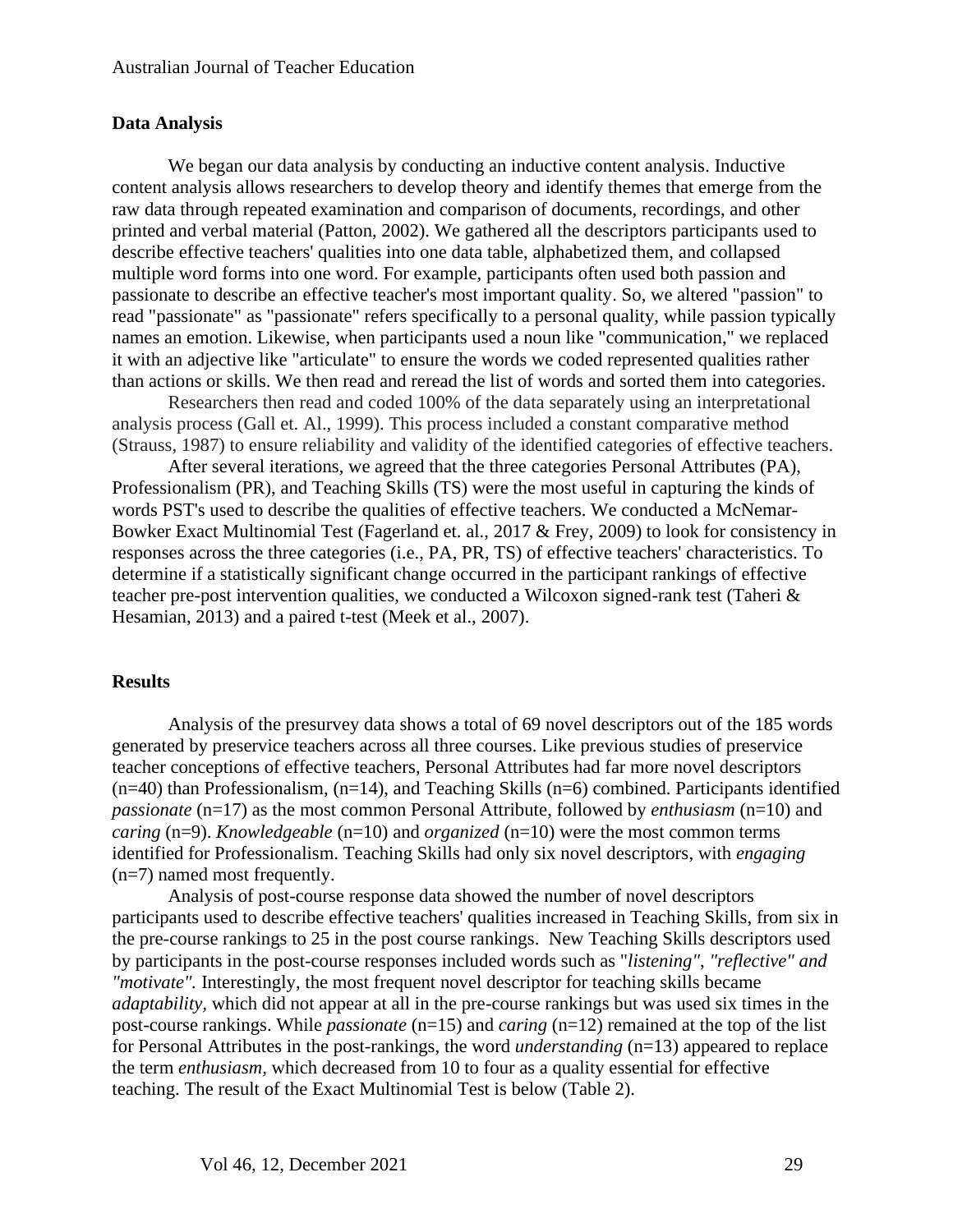#### Australian Journal of Teacher Education

|              | Global test for symmetry                                  | 0.111 |
|--------------|-----------------------------------------------------------|-------|
|              | Pairwise symmetry tests                                   |       |
|              | PRpresurvey, PApostsurvey: PApresurvey, PRpostsurvey      | 0.453 |
|              | TSpresurvey, PApostsurvey: PApresurvey, TSpostsurvey 0.18 |       |
|              | TSpresurvey, PRpostsurvey: PRpresurvey, TSpostsurvey 1.0  |       |
| <b>Tests</b> | p-value                                                   |       |
|              | <b>Table 2: Exact Multinomial Test for Symmetry</b>       |       |

The p-value result of 0.113 was not significant. One possible explanation for this result may be the low sample size of the participants who changed their quality one ranking from the pre-survey to the post-survey.

Researchers further analyzed the data using an exact binomial test and re-framed the question to be: "Is there evidence that the course influenced the code a participant will list as "most important?" The answer to this question was "Yes." We calculated the number of participants who changed their "number one quality" code: 18/37, whereas 19/37 had the same code pre and post-course. With a p-value of  $< 2.2$  e-16, a 95 percent confidence interval of 0.3439968 and 0.6807859 was calculated, with an estimated probability of success of 0.5135135. This data indicates a significant proportion of participants changed their quality characteristics after working with the scenarios, anywhere from 34% to 68%.

To further inspect this observed shift in participant ranking, researchers next conducted a second-level analysis to discover more details about the change in participant rankings. For this analysis, researchers created a system that assigned numerical values to each ranking instance using the participant-generated list of five qualities of an effective teacher. Researchers coded each participant's top five characteristics according to the highest rank given to that characteristic. For example, if a participant lists "TS" as the fourth word/quality, TS is scored as a four for that participant. Characteristics were then ranked (1, 2, 3, 4, 5, or 9 for not mentioned) for each participant. The researchers classified each word into one of three categories: Personal Attributes (PA), Teaching Skills (TS), and Professionalism (PR). An average for each category was computed for both the pre-survey and the post-survey, as seen below (see Table 3).

| Category | Pre-Course Response Average<br>Rank | Post Course Response<br>Average Rank |
|----------|-------------------------------------|--------------------------------------|
| PА       | 1.78                                | 2.27                                 |
| ТS       | 5.62                                | 4.22                                 |
| PR       | 3.65                                | 5.19                                 |

**Table 3: Results from the Ranking Scheme: Pre and Post Average rankings by categories**

Analysis of this data reveals notable shifts in participant rankings of the characteristics of effective teachers. First, participant ranking of personal attributes (PA) decreased from 1.78 in the pre-course responses to 2.27 in the post course responses. Second, teaching skills (TS) was the only category participants increased their rankings from a pre-course score of 5.62 to a post course rank of 4.22. Figure 1 below provides an additional display of the data showing interesting pre and post response trends. In this display, Personal Attribute (PA) shows a sizable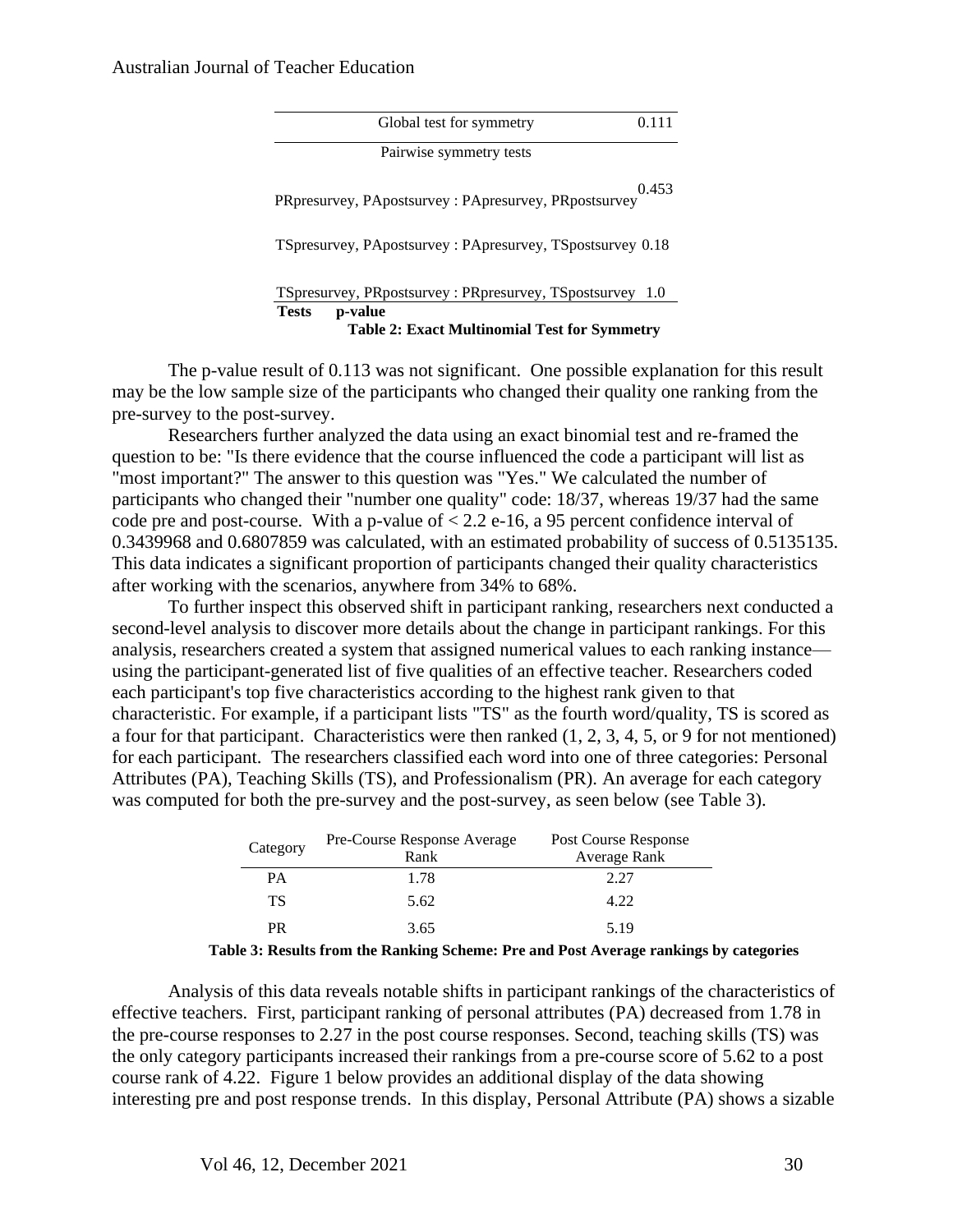drop in Q1 rankings from the pre to the post course rankings. Professionalism (PR) shows a large jump in "not mentioned" from the pre course ratings to post. Teaching Skills (TS) shows an increase in both listings and rank. ("9" Green bars= Not Mentioned)



**Figure 1: Rankings by Categories Pre and Post Responses**

## **Discussion**

This study's findings show a small but significant shift in preservice teacher conceptions of effective teachers after engaging in simulated in which they are accused of racial bias. The purpose of this study was to determine if providing PSTs the opportunity to practice having difficult conversations with students regarding racial bias would change their conception of effective teachers. Our findings show that preservice teachers shifted their notions about effective teachers' characteristics. The emphasis on personal attributes (PA) such as "caring" was top ranked in the pre-course rankings and moved to the second position in the post-course ratings. Participants also ranked Teaching Skills sooner and more often than in the pre-course rankings. For example, participants mostly did not list Teaching Sills until the fifth quality, if at all in the pre-course listings; however, in the post course ratings, the Teaching Skills ranking improved to an average of 4.22, meaning students started listing it sooner and more often.

While we cannot claim that implementations of classroom scenarios were solely responsible for these changes, it is interesting that similar changes in PST's conceptions of effective teachers occurred across all three programs. These programs curriculums varied in terms of texts and assignments but collectively prioritized developing preservice teachers' knowledge of culturally responsive teaching. The findings indicate that providing preservice teachers practice with practice in holding a difficult conversation with a student can increase their awareness that teaching skills and not just personal attributes like being kind and caring are needed to create culturally responsive classroom learning environments. This study joins the growing movement for practice-based teachers that explores the affordances of classroom scenarios for teacher education (Thompson et al., 2019).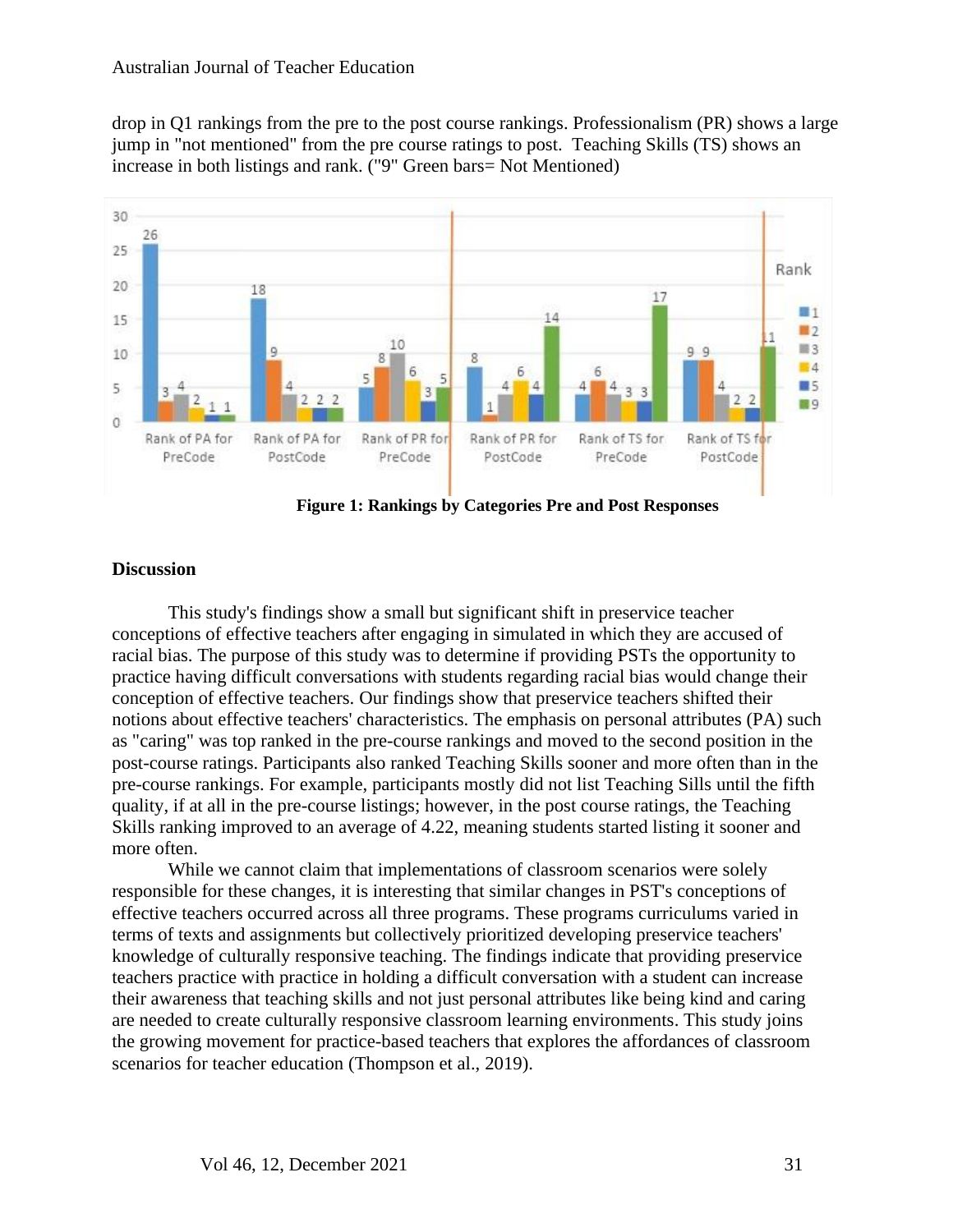## **Limitations**

This study is not without limitations. A limitation of this design is that participants were not assigned to random groups, so it is impossible to determine whether and how the difference in how course instructors and course content across the institutions influenced preservice teacher conceptions of effective teachers. Therefore, change in the differences cannot be attributed singularly to the implementation of classroom scenarios. Future research should include methods that work to isolate the impact of classroom scenarios on preservice teacher conceptions of effective teachers and the development of the practical knowledge and teaching skills needed to implement culturally responsive teaching.

## **Conclusion**

Approximations of practice in the form classroom scenarios in which preservice teachers can practice the teaching skills need to be culturally responsive can help teacher educators better understand novice teacher thinking and design strategies that enable preservice teachers to develop the practical knowledge needed to enact culturally responsive teaching in their future classrooms**.** We suggest that approximations of practice in classroom scenarios that center on providing preservice teachers visceral experiences with the complexity of becoming culturally responsive educators can potentially change preservice teachers' concepts of the qualities needed to be an effective teacher.

## **References**

- Baak, M. (2018). Racism and othering for South Sudanese heritage students in Australian schools: Is inclusion possible? *International Journal of Inclusive Education*, *23*(2), 125–141.<https://doi.org/10.1080/13603116.2018.1426052>
- Brown, N., Morehead, P., & Smith, J. (2008) But I love children: Changing elementary teacher candidates' conceptions of the qualities of effective teachers. *Teacher Education Quarterly*, 35(1), 169-183.
- Breault, R. A. (2013). " She was great, but...": Examining preservice recollections of favorite and most effective teachers. *The Professional Educator*, 37(1), 11-24.
- Calderhead, J., & Robson, M. (1991). Images of teaching: Student teachers' early conceptions of classroom practice. *Teaching and Teacher Education*, *7*(1), 1–8. [https://doi.org/10.1016/0742-051x\(91\)90053-r](https://doi.org/10.1016/0742-051x(91)90053-r)
- Cook, T. D. & Campbell, D. T. (1979). *Quasi-experimentation. Design and analysis issues for field settings*. Houghton Mifflin.
- Cuddapah, J. L., & Stanford, B. H. (2015). Career-changers' ideal teacher images and grounded classroom perspectives. *Teaching and Teacher Education*, *51*, 27–37. <https://doi.org/10.1016/j.tate.2015.05.004>
- Dee, T. S., & Penner, E. K. (2016). The causal effects of cultural relevance. *American Educational Research Journal*, *54*(1), 127-166. <https://doi.org/10.3102/0002831216677002>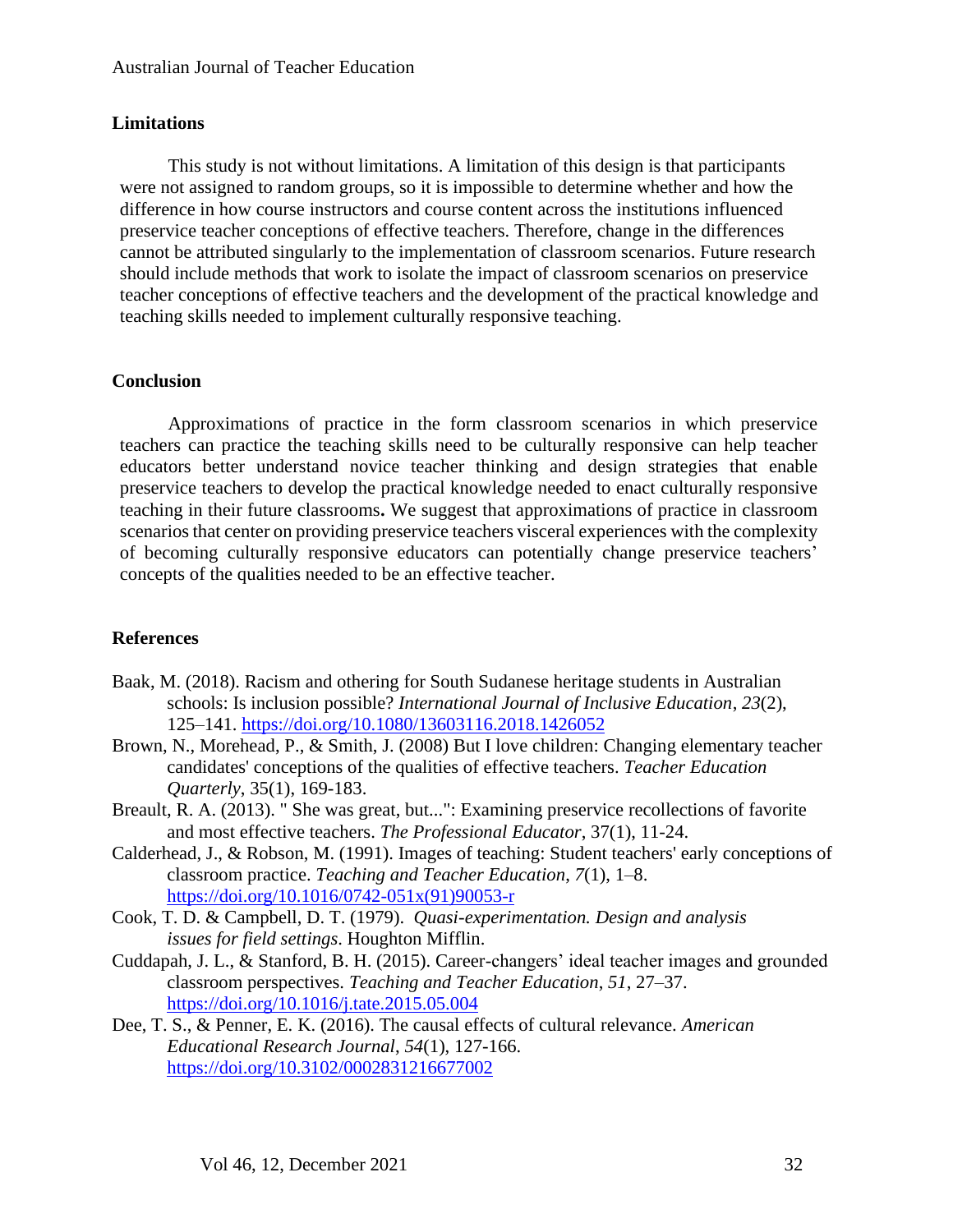- Donehower Paul, C., Bukaty, C. A., & Dieker, L. (2019). Teacher professional learning using simulation: A delphi study. *Teacher Development*, *24*(1), 21-32. <https://doi.org/10.1080/13664530.2019.1694574>
- Fagerland, M. W., Lydersen, S., & Laake, P. (2017). Statistical Analysis of Contingency Tables. <https://doi.org/10.1201/9781315374116>
- Frey, J. (2009). An exact multinomial test for equivalence. *Canadian Journal of Statistics*, *37*(1), 47–59.<https://doi.org/10.1002/cjs.10000>
- Gall, J. P., Gall, M. D., & Borg, W. R. (1999). *Applying educational research: A practical guide*. Longman.
- Gay, G. (2010). *Culturally responsive teaching: Theory, research, and practice.* (2<sup>nd</sup> ed.) Teacher's College.
- Grossman, P., Hammerness, K., & McDonald, M. (2009). Redefining teaching, re‐imagining teacher education. *Teachers and Teaching*, 15(2), 273-289. <https://doi.org/10.1080/13540600902875340>
- Kagan, D. M. (1992). Implication of research on teacher belief. *Educational Psychologist*, *27*(1), 65-90. [https://doi.org/10.1207/s15326985ep2701\\_6](https://doi.org/10.1207/s15326985ep2701_6)
- Kazemi, E., Ghousseini, H., Cunard, A., & Turrou, A. C. (2015). Getting inside rehearsals. *Journal of Teacher Education*, *67*(1), 18-31.<https://doi.org/10.1177/0022487115615191>
- Klassen, R. M., & Kim, L. E. (2019). Selecting teachers and prospective teachers: A metaanalysis. *Educational Research Review*, *26*, 32-51. <https://doi.org/10.1016/j.edurev.2018.12.003>
- Kolb, D. A., Boyatzis, R. E., & Mainemelis, C. (2014). Experiential learning theory: Previous research and new directions. *Perspectives on Thinking, Learning, and Cognitive Styles*, 227-248.<https://doi.org/10.4324/9781410605986-9>
- Ladson-Billings, G. (1995). Toward a theory of culturally relevant pedagogy. *American Educational Research Journal*, *32*(3), 465-491. <https://doi.org/10.3102/00028312032003465>
- Larmer, W., Baker, C., & Gentry, J. (2016). A model for online support in classroom management: Perceptions of beginning teachers. *Administrative Issues Journal: Education, Practice, and Research*, *6*(1).<https://doi.org/10.5929/2016.6.1.3>
- Levin, B. (2015). The development of teacher beliefs. In H. Fives & M. G. Gill (Eds.), *International Handbook of Research on Teachers' beliefs* (pp. 48-65). Routledge.
- Meek, G. E., Ozgur, C., & Dunning, K. (2007). Comparison of the T vs. Wilcoxon signed-rank test for Likert scale data and small samples. Journal of Modern Applied Statistical Methods, 6(1), 91–106.<https://doi.org/10.22237/jmasm/1177992540>
- Milner, H. R. (2012). Beyond a test score. *Journal of Black Studies*, *43*(6), 693–718. <https://doi.org/10.1177/0021934712442539>
- Moule, J. (2009). Understanding unconscious bias and unintentional racism. *Phi Delta Kappan*, *90*(5), 320–326.<https://doi.org/10.1177/003172170909000504>
- Muniz, J., Ishmael, K., & Prescott, S. (2018). Equipping Schools to Meet the Needs of a More Diverse Classroom. Pacific Standard. [https://psmag.com/education/education-materials](https://psmag.com/education/education-materials-for-a-more-diverse-classroom)[for-a-more-diverse-classroom](https://psmag.com/education/education-materials-for-a-more-diverse-classroom)
- Nonaka, I., & Konno, N. (1998). The concept of "ba": Building a Foundation for Knowledge Creation. *California Management Review*, *40*(3), 40–54. <https://doi.org/10.2307/41165942>